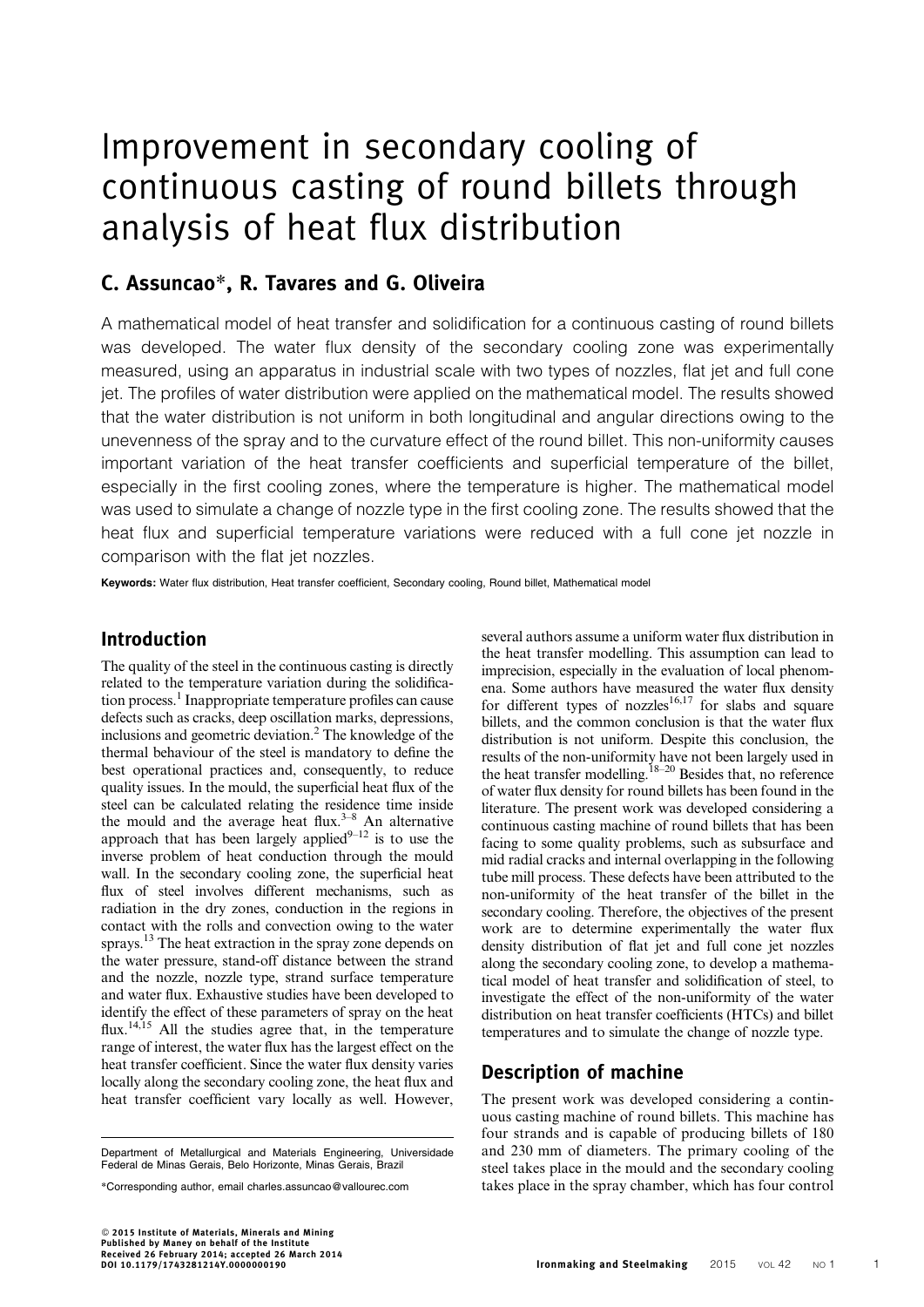

1 Control volume of slice of steel

zones (0, A, B and C). Zone 0 has two spray rings with eight nozzles each and another spray ring with four nozzles. These nozzles have a flat jet profile. In zones A– C, each spray ring has four nozzles at  $90^\circ$  from one another. These nozzles have a full cone jet profile. After the spray chamber, the round billet is straightened and cut in different lengths.

### Mathematical model

The mathematical model of heat transfer and solidification of the billet has been developed taking into account the heat transfer by conduction in both radial and angular directions. The main assumptions are listed below:

- (i) symmetry of transversal section, only oneeighth of the transversal section was modelled, as shown in Fig. 1
- (ii) the heat transfer by conduction in the casting direction was neglected owing to the high Peclet number
- (iii) the latent heat of steel solidification was converted into an equivalent specific heat capacity in the mushy zone
- (iv) the density of the steel was considered constant, whereas the heat capacity, thermal conductivity and emissivity were temperature dependent
- (v) the effects of strand shrinkage were neglected
- (vi) the convective heat flow in the liquid pool and mushy zone was accounted for the effective thermal conductivity.

The strand was divided into several slices of steel that move downwards in the casting direction at the casting speed. The domain of the model was divided in 400 control volumes where the energy balance was applied on, with 40 divisions in the radial direction and 10 divisions in the angular direction. The time interval of calculation  $\Delta t$  was 0.01 s.

The energy balance was obtained from the general energy conservation equation for cylindrical coordinates. In order to obtain the numerical solution, equation (1) was discretised and explicitly solved by finite volume method $21$ 

-

$$
\rho \frac{\partial \left( C_{\mathbf{p}}^{\mathbf{eq}} T \right)}{\partial t} = \frac{1}{r} \frac{\partial}{\partial r} \left( r k_{\mathbf{ef}} \frac{\partial T}{\partial r} \right) + S \tag{1}
$$

where  $\rho$  is the density of steel (kg m<sup>-3</sup>),  $C_p^{\text{eq}}$  is the equivalent heat capacity of steel  $(J \text{ kg}^{-1} \text{ K}^{-1})$ , r is the radial position of the control volume (m),  $k_{\text{ef}}$  is the effective thermal conductivity of steel (W m<sup>-1</sup> K<sup>-1</sup>), T is the temperature of steel  $(K)$ , t is time (s) and S is the source term used to consider the boundary conditions (W  $m^{-3}$ ).

The solidification was considered under equilibrium conditions, and the liquid fraction of the steel was determined by means of the lever rule equation,  $2^2$ according to equations (2) and (3)

$$
f_{\rm liq} = \frac{(T_0 - T_L) - k(T_0 - T)}{(1 - k)(T_0 - T)}
$$
\n(2)

$$
k = \frac{T_0 - T_L}{T_0 - T_S} \tag{3}
$$

where  $T_0$  is the melting temperature of pure iron (K),  $T_{\text{L}}$ is the liquidus temperature of the steel  $(K)$ , T is the temperature of steel  $(K)$  and k is the partition coefficient.

The equivalent heat capacity of steel in mushy zone was calculated considering the effect of latent heat of steel solidification

$$
C_{\rm P}^{\rm eq} = C_{\rm P} + L \frac{\mathrm{d}F}{\mathrm{d}T} \tag{4}
$$

$$
\frac{dF}{dT} = \frac{(T_0 - T_L)}{(1 - k)(T_0 - T)^2}
$$
\n(5)

where  $C_P$  is heat capacity of solid steel (J kg<sup>-1</sup> K<sup>-1</sup>), and L is the latent heat of steel solidification (J  $kg^{-1}$ ).

The convective effects in the liquid portion of steel were considered using an effective thermal conductivity

$$
k_{\rm ef} = k_{\rm sol} \left[ 1 + (C - 1) f_1^2 \right] \tag{6}
$$

where  $f_1$  is the liquid fraction of steel in the mushy zone, C is a constant equal to 6 and  $k_{sol}$  is the thermal conductivity of the solid steel calculated by the equation of the Table 1.

#### Boundary conditions

The initial condition is  $T_{\text{steel}}=T_{\text{tundish}}$ , i.e. the temperature of steel is the same as that measured in the tundish.

| Parameter                                                             | Value                                                        |
|-----------------------------------------------------------------------|--------------------------------------------------------------|
| Density <sup>25</sup> /kg m <sup>-3</sup>                             | 7020                                                         |
| Latent heat of solidification <sup>25</sup> /J $kg^{-1}$              | 272 000                                                      |
| Solidus temperature <sup>26</sup> /K                                  | 1809-415:5%C + 12:3%Si + 6:8%Mn + 124:5%P + 183:9%S + 4:1%Al |
| Liquidus temperature <sup>26</sup> /K                                 | 1809-78%C+7.6%Si+4.9%Mn+34.4%P+38%S+3.6%Al                   |
| Specific heat <sup>27</sup> /J kg <sup>-1</sup>                       | $C_P = 481.482 + 0.1997$ $T_{\text{stel}}$                   |
|                                                                       | $T_{\text{steel}}$ /°C                                       |
| Thermal conductivity <sup>28</sup> /W m <sup>-1</sup> K <sup>-1</sup> | $k_{\rm sol}$ = 15.9106 + 0.1151 $T_{\rm stel}$              |
|                                                                       | $T_{\text{steel}}$ /°C                                       |
| Emissivity <sup>29</sup>                                              | $\varepsilon = 0.0002 T_{\text{stel}} + 0.6274$              |

Table 1 Physical properties of steel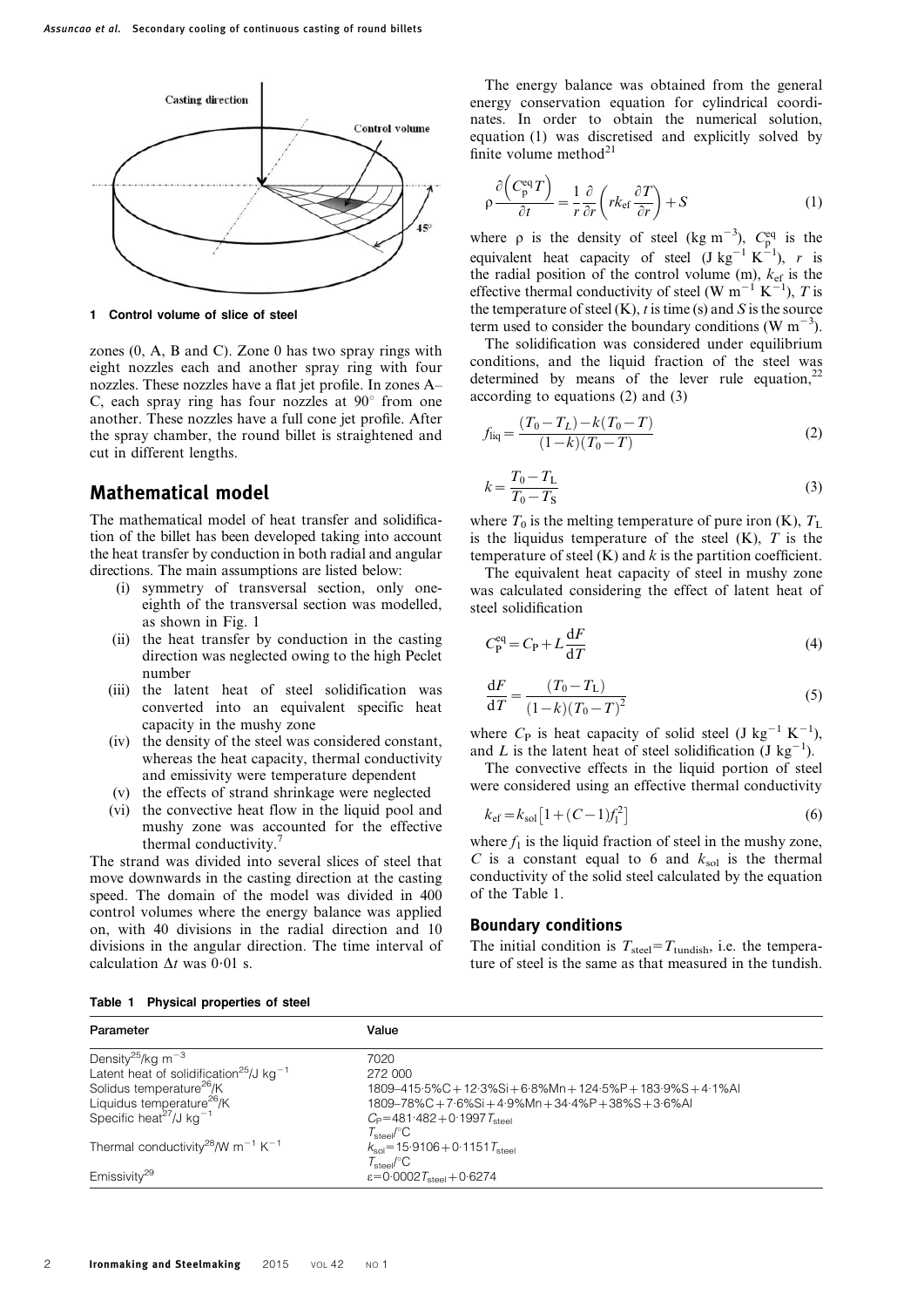

2 Set of water flux density measurement

In the mould, the boundary condition was expressed in terms of an average heat flux  $(MW \text{ m}^{-2})$ ,<sup>23</sup> as shown by equation (7)

$$
q_{\text{mould}} = \alpha \left[ 2.679 - 0.221 \left( t_{\text{mould}} \right)^{1/2} \right] \tag{7}
$$

where  $t_{\text{mould}}$  is the residence time of each slice of steel inside the mould, and  $\alpha$  is the calibration factor for each cooling zone.

In the secondary cooling, the heat flux  $(W m^{-2})$  was calculated by the following equations<sup>24</sup>

$$
q_{\rm spray} = h_{\rm g} (T_{\rm steel} - T_{\rm water}) \tag{8}
$$

$$
h_{\rm g} = h_{\rm conv} + \sigma \varepsilon (T_{\rm steel} + T_{\infty}) (T_{\rm steel}^2 + T_{\infty}^2)
$$
 (9)

$$
h_{\text{conv}} = \alpha (708 \, W^{0.75} \, T^{-1.2} + 0.116) \tag{10}
$$

where  $h_{\rm g}$  is the global HTC (W m<sup>-2</sup> K<sup>-1</sup>),  $T_{\rm steel}$  is the superficial temperature of steel  $(K)$ ,  $T_{\text{water}}$  is the temperature of the water spray (K),  $h_{\text{conv}}$  is the convection HTC (W m<sup>-2</sup> K<sup>-1</sup>),  $T_{\infty}$  is the environment temperature (K) and W is the water flux density (L s<sup>-1</sup> m<sup>-2</sup>).

The calibration factors  $\alpha$  were used to adjust the equations of the mould heat flux and the convection HTC obtained in the literature to the plant data, i.e. the average heat flux in the mould, estimated based on the water flowrate and temperature variation, and the superficial temperature in the secondary cooling zone.

#### Physical properties of steel

The physical properties of the steel considered in the model are shown in Table 1.

### Experimental

The experimental procedures described in this section were performed to obtain the water flux density distribution at several positions along the secondary cooling zones.

Figure 2 shows the apparatus that was used to measure the water flux density distribution in zones 0, A, B and C. The apparatus had the same size and curvature of an actual strand. The spray rings were connected to a flexible hose of the system that supplied



3 Scheme of zone 0 positioning

water to the nozzles. The nozzles used in the experiments were of the same type of those used in the actual plant. A small steel tube of outer diameter of 230 mm with a hole of 1 in of diameter in the wall was positioned at several locations in the impingement area of the water spray. In order to collect the impinging water, a hose was connected to the hole and conducted the water to a graduated container, as shown in Fig. 2. The system that supplied water to the nozzles consisted of a centrifugal pump of  $0.75 \text{ kW}$ , a control valve and a flow meter.

In the experiments corresponding to zone 0, nozzles 1/4 U-5010 (Spraying Systems) were used. The tube was centred in the spray ring in the same way the billet is in the plant. The distance between the collecting hole and the nozzles was 45 mm. The tube was placed at three different angular positions, as shown in Fig. 3. In the longitudinal direction, the tube was kept at the same position because the water impingement area of the flat nozzles is very thin. The water flowrate varied as shown in Table 2, and the gauge pressure was kept in 0?25 MPa, nozzles 1/4 GGA-3?9 (Spraying Systems) were used for zones A–C. This kind of nozzle has a full cone spray with a circular impingement area. Symmetries in both vertical and horizontal axes were assumed, and then the measurements were performed in a quarter of the water impingement area. The hole was placed at five different positions in the longitudinal direction and at three positions in the angular direction, as shown in Fig. 4. The distance between the hole and the spray ring was 115 mm, which is the same distance between the billet and the spray ring in the plant. The water flowrate varied as shown in Table 3, and the gauge pressure was kept in 0?29 MPa.

The local water flux density was calculated based on five measurements performed at each position and for each water flowrate.

Table 2 Water flowrate variation in zone 0

| Number of experiment                                                                                 |           |     |            |             |             |  |
|------------------------------------------------------------------------------------------------------|-----------|-----|------------|-------------|-------------|--|
| Experimental water flowrate/L min <sup>-1</sup><br>Corresponding water flowrate*/L min <sup>-1</sup> | 9.0<br>6C | 1.0 | l3·0<br>87 | 16.0<br>107 | 18 O<br>120 |  |

\*Calculated based on the number of nozzles of the cooling zone.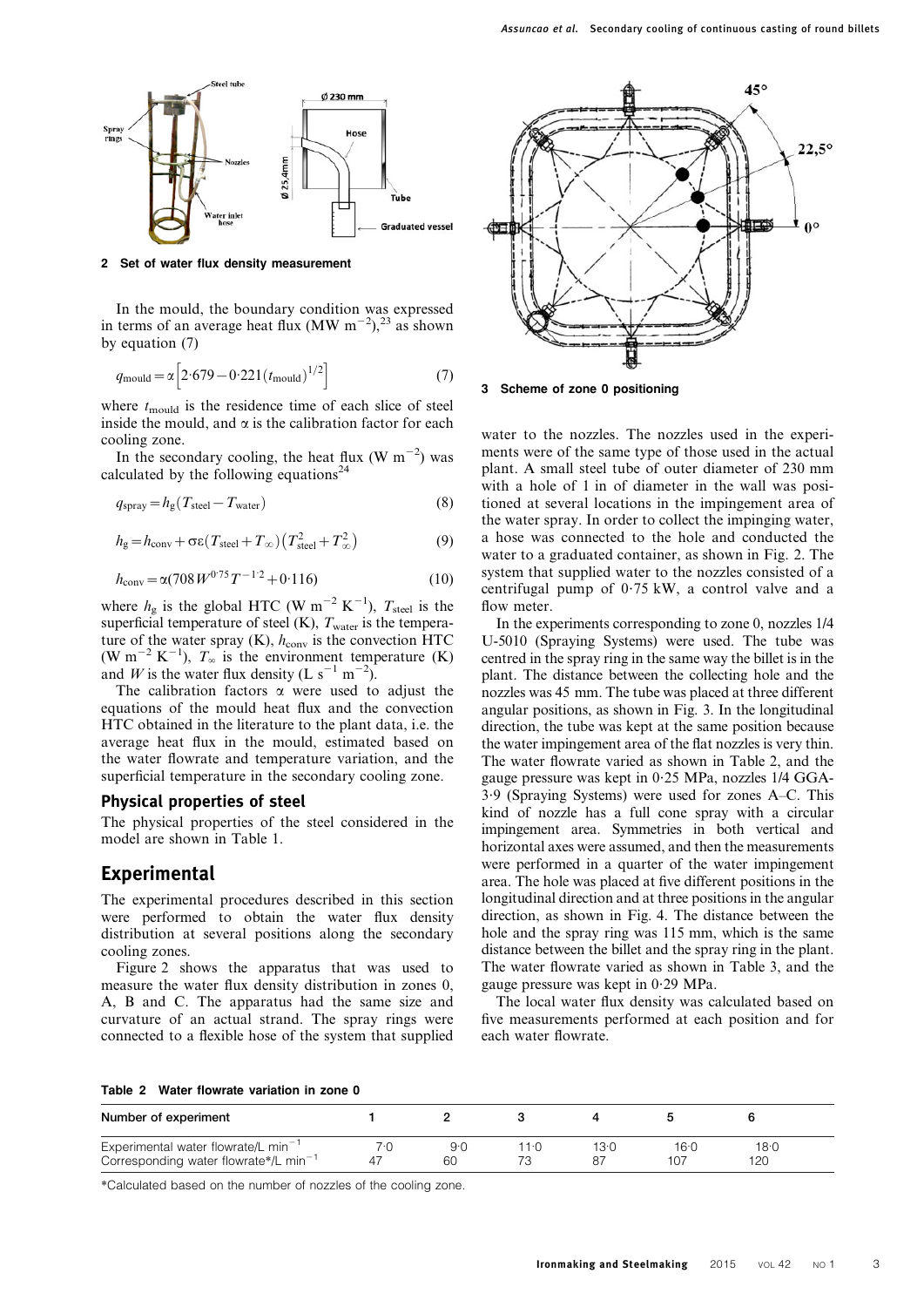

4 Positions of hole to measure water flux density

## Results and discussion

#### Water distribution

The experimental water flux density at each position was calculated by equation (11)

$$
WD_{\rm exp} = \frac{V_{\rm water}}{tA_{\rm h}}\tag{11}
$$

where  $WD_{\text{exp}}$  is the experimental water flux density  $(L s^{-1} m^{-2})$ ,  $V_{\text{water}}$  is the volume of water collected in the graduated container  $(L)$ ,  $t$  is the time spent collecting the respective volume (s) and  $A<sub>h</sub>$  is the area of the collecting hole  $(m^2)$ .

Since the local water flux density was measured for different water flowrates, an index of water flux density was defined, according to equation (12), to enable the analysis of water distribution for different situations

$$
I_{\rm WD} = \frac{\sum_{i=1}^{i=n} (W D_{\rm exp}/W_{\rm ring})}{n}
$$
 (12)

where  $I_{\text{WD}}$  is the index of water flux density (m<sup>-2</sup>),  $W_{\text{ring}}$ is the water flowrate of the spray ring during each measurement  $(L s^{-1})$ , *i* identifies the number of the measurement and  $n$  is the total number of measurements. Thus, the local water flux density was calculated multiplying the index of water flux density by the water flowrate of each cooling zone.

Figure 5 shows the index of water flux density of zone 0 for eight nozzle condition (spray rings 1 and 2) and



5 Index of water flux density of zone 0

four nozzle condition (spray ring 3). The results for the eight nozzle condition at the angle  $22.5^\circ$  were not computed owing to experimental issues.

The index of water flux density has a small variation in the angular direction for the eight nozzle condition, making the water distribution almost uniform for the first two spray rings. The index of water flux density varies considerably for the four nozzle condition. This difference is owing to the lack of a nozzle at the angle of  $0^{\circ}$  in the third spray ring.

Figure 6 shows the index of water flux density inside the water impingement area of the spray rings of the zones A–C.

The water distribution is not uniform in both longitudinal and angular directions. In the longitudinal direction for any angular position, the index of water flux density increases from the outer to the inner positions. It reaches its maximum value at the intermediate position, and it decreases as the position gets closer to the centre of the water impingement area. This profile agrees with that obtained elsewhere $30$ and confirms that the full cone nozzles do not have an even water spray.

The index of water flux density varies considerably in the angular direction also because of the curvature of the tube. The higher is the angle, the smaller is the normal area of the collecting hole 'viewed' by the nozzle and then less water would impinge and be collected, as schematically shown in Fig. 7.

Besides the non-uniformity of the water spray of the nozzles, the water sprays do not cover all the surface of the strand, and there are several dry areas where the cooling is owing to natural convection and radiation mainly.

Figure 8 shows the water flux density along the cooling zones considering both uniform water distribution, which uses the average water flux density, $31$ and non-uniform water distribution, which considers the experimental water flux density. Although the total amount of water is the same, the water distribution profiles are totally different.

|  |  |  | Table 3 Water flowrates in zone 0 |  |  |  |
|--|--|--|-----------------------------------|--|--|--|
|--|--|--|-----------------------------------|--|--|--|

| Number of experiment                                        |     |     |     |            |     |     |
|-------------------------------------------------------------|-----|-----|-----|------------|-----|-----|
| Experimental water flowrate/L min <sup>-1</sup>             | 3·0 | 3.5 | 4.1 | $4\cdot 7$ | 5.3 | 5.9 |
| Corresponding water flowrate zone $A^*/L$ min <sup>-1</sup> | 54  | 63  | 74  | 85         | 95  | 106 |
| Corresponding water flowrate zone B*/L min <sup>-1</sup>    | 42  | 49  | 57  | 66         | 74  | 83  |
| Corresponding water flowrate zone $C^*/L$ min <sup>-1</sup> | 36  | 42  | 49  | 56         | 64  |     |

\*Calculated based on the number of nozzles of the cooling zone.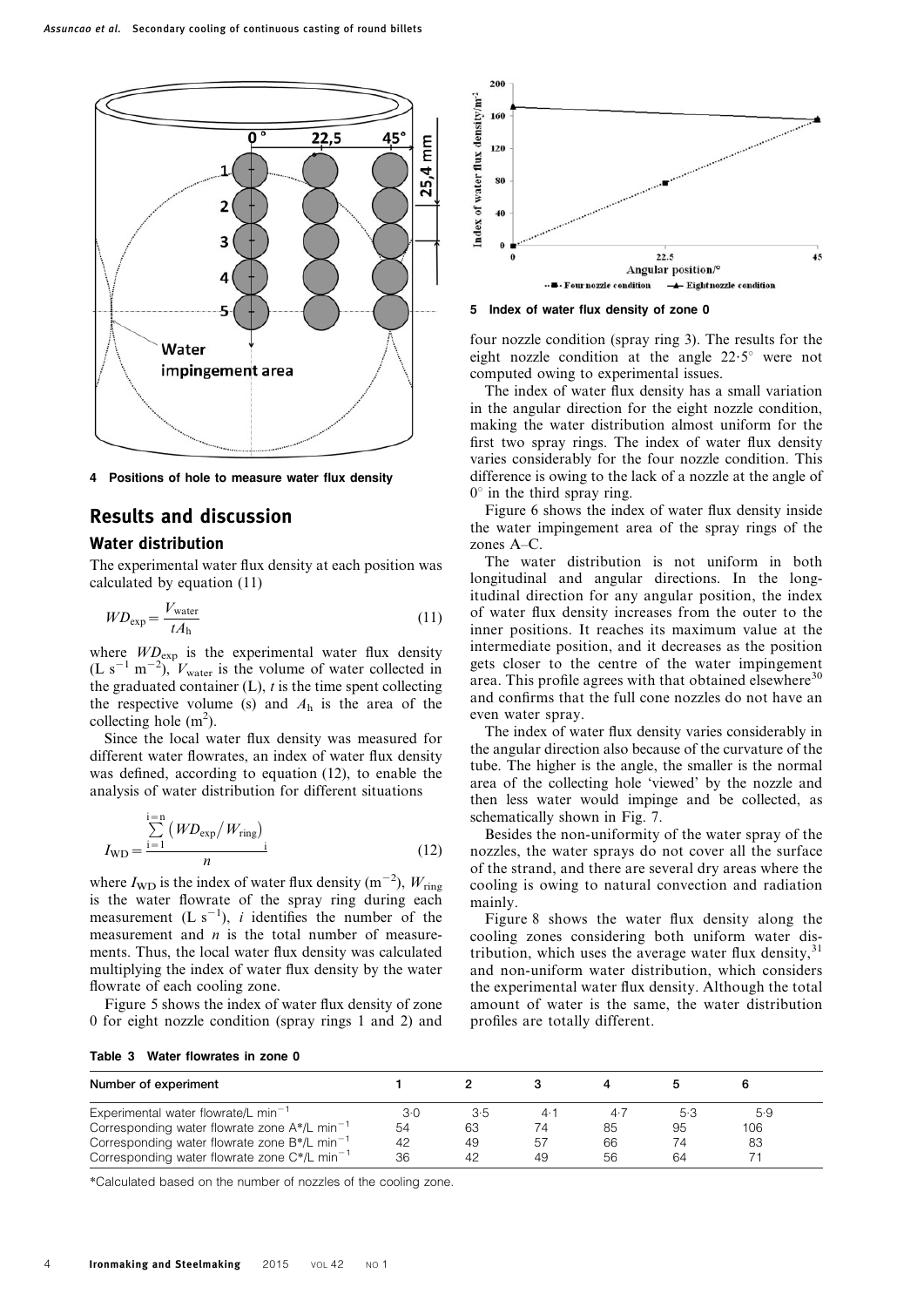

6 Index of water density for zones A–C



7 Effect of curvature of tube

#### Mathematical model

The results of water distribution were applied in the mathematical model of heat transfer and solidification of the round billets. The calibration factors and the casting conditions during the four temperature measurements are shown in Tables 4 and 5 respectively.

Figure 9 shows the superficial temperature profiles at the angles 0 and  $45^\circ$  and the shell thickness obtained by the mathematical model for a casting speed of  $1.12 \text{ m min}^{-1}$ . A good agreement between the measured and the calculated values of temperature was obtained. The differences of temperature in the angular direction are observed from the third spray ring of zone 0. The solidification profile is similar to those found in the literature.<sup>19,20</sup>



Figure 10 shows the profile of the global HTC in longitudinal direction at angle  $0^{\circ}$ 

The non-uniformity of water density has an important effect on the global HTC, since the local water flux density is the main factor that affects the heat transfer by convection.17 The highest variation of the global HTC occurs in the cooling zone 0. The peak values are ~6500 W m<sup>-2</sup> K<sup>-1</sup>, whereas the lowest values are  $\sim$ 220 W m<sup>-2</sup> K<sup>-1</sup>. If a uniform water density was considered, the global HTC would be  $\sim$  500 W m<sup>-2</sup> K<sup>-1</sup> along the whole zone. In zones A–C, the global HTC varies from 200 W m<sup>-2</sup> K<sup>-1</sup>, at the dry areas, up to 500 W m<sup>-2</sup> K<sup>-1</sup>, at the wet areas.

As the global HTC varies more intensely in zone 0, the analysis was focused on this zone. The results of the water distribution experiments showed that the flat nozzles produce a concentrated jet in a very small area, generating an uneven cooling in zone 0. In order to reduce the cooling non-uniformity, the use of the full cone nozzles instead of the flat jet nozzles in zone 0 was simulated by the mathematical model.

Figure 11 shows the global HTC distribution with both flat jet nozzles and full cone jet nozzles obtained by the mathematical model with the same water flowrate. The variation of the global HTC with the full cone jet nozzles is smoother than with the flat jet nozzles since the full cone nozzle has a less concentrated jet and greater water impingement area. The heat flux is more uniform in both angular and longitudinal directions with the full cone jet nozzles.



8 Water density distribution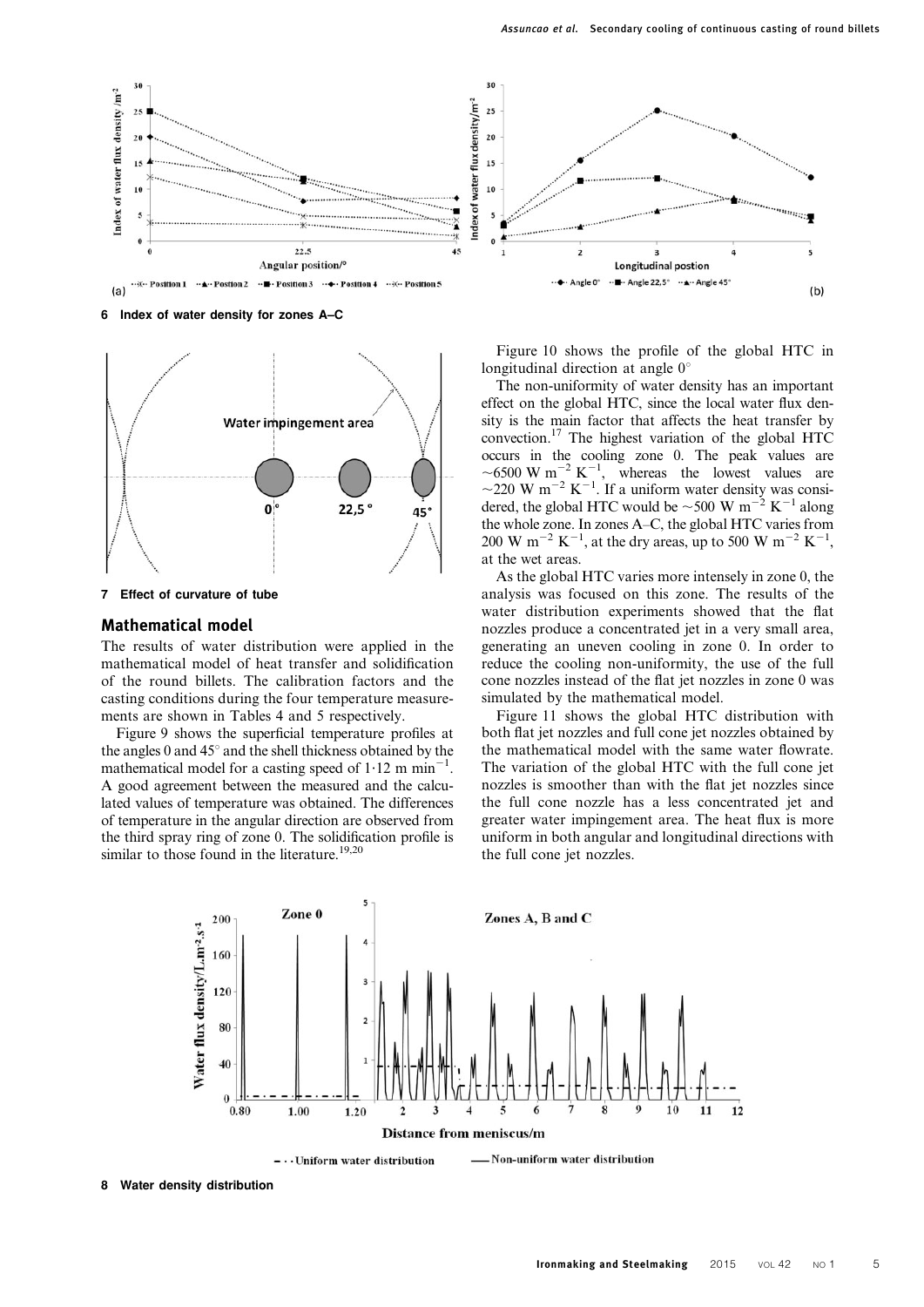

9 Results of superficial temperature and shell thickness variations



10 Global HTC variation in longitudinal direction

Figure 12 shows the temperature profiles in the longitudinal and angular directions in zone 0. With the flat jet nozzles, the temperature varies intensely in the longitudinal direction, right after the three spray rings, and in the angular direction at the third spray

Table 4 Calibration factor for each cooling zone

|                                     |                                 |        | Mould Zone 0 Zone A Zone B Zone C |     |
|-------------------------------------|---------------------------------|--------|-----------------------------------|-----|
| Calibration 0.77<br>factor $\alpha$ | $\mathcal{B} \cdot \mathcal{C}$ | 1.1 በ6 |                                   | 0.7 |

ring, with temperature variations larger than  $230^{\circ}$ C. With the full cone jet nozzles, the temperature variation reduces significantly in both directions as a consequence of the more even water flux and heat flux distributions. In this simulated condition, the temperature variation in both longitudinal and angular directions is under the acceptable limit of  $100^{\circ}$ C.<sup>32</sup>

Under the current conditions, the billet could be overcooled or reheated very intensely and in different ways at the same transversal section as it passes through the zones, especially in zone 0. This non-uniform cooling causes severe superficial thermal gradients, which can generate process deviations as expansion of billet surface, tensile stresses and strains at solidification front, compressive stresses on the surface and tensions on billet surface. These process deviations could result in longitudinal internal cracks, miradial cracks, and longitudinal depressions with subsurface longitudinal facial cracks.<sup>18</sup> The change of nozzle type was simulated and the results showed significant reduction in the variation of heat flux and superficial temperature.

## Conclusions

A mathematical model of the heat transfer and solidification for a continuous casting of round billet was developed and calibrated with superficial temperature



| Parameter                                             |          | 2    | 3    | 4    |  |
|-------------------------------------------------------|----------|------|------|------|--|
| Steel grade                                           | 4133     | 4133 | E355 | E355 |  |
| Diameter of the round billet/mm                       | 230      | 230  | 180  | 180  |  |
| Casting speed/m $min^{-1}$                            | 0.79     | 1.12 | 1.73 | 2.03 |  |
| Tundish temperature/°C                                | 1557     | 1514 | 1537 | 1532 |  |
| Temperature at $z=1.30$ m °C <sup>-1</sup>            | 1236     | 1228 | 1186 | 1217 |  |
| Temperature at $z=4.07$ m $^{\circ}$ C <sup>-1</sup>  | 1122     | 1142 | 1187 | 1189 |  |
| Temperature at $z=7.65$ m °C <sup>-1</sup>            | $\cdots$ | 1073 | 1133 | 1136 |  |
| Temperature at $z=11.50$ m $^{\circ}$ C <sup>-1</sup> | 1013     | 1010 | 1108 | 1139 |  |
| Water flowrate in mould/L min <sup>-1</sup>           | 1948     | 1953 | 1936 | 1934 |  |
| Water flowrate in zone 0/L min <sup>-1</sup>          | 39       | 54.5 | 101  | 118  |  |
| Water flowrate in zone A/L min <sup>-1</sup>          | 40       | 53.5 | 84   | 98   |  |
| Water flowrate in zone B/L min <sup>-1</sup>          | 39       | 54.6 | 51   | 60   |  |
| Water flowrate in zone $C/L$ min <sup>-1</sup>        | 23       | 33   | 51   | 60   |  |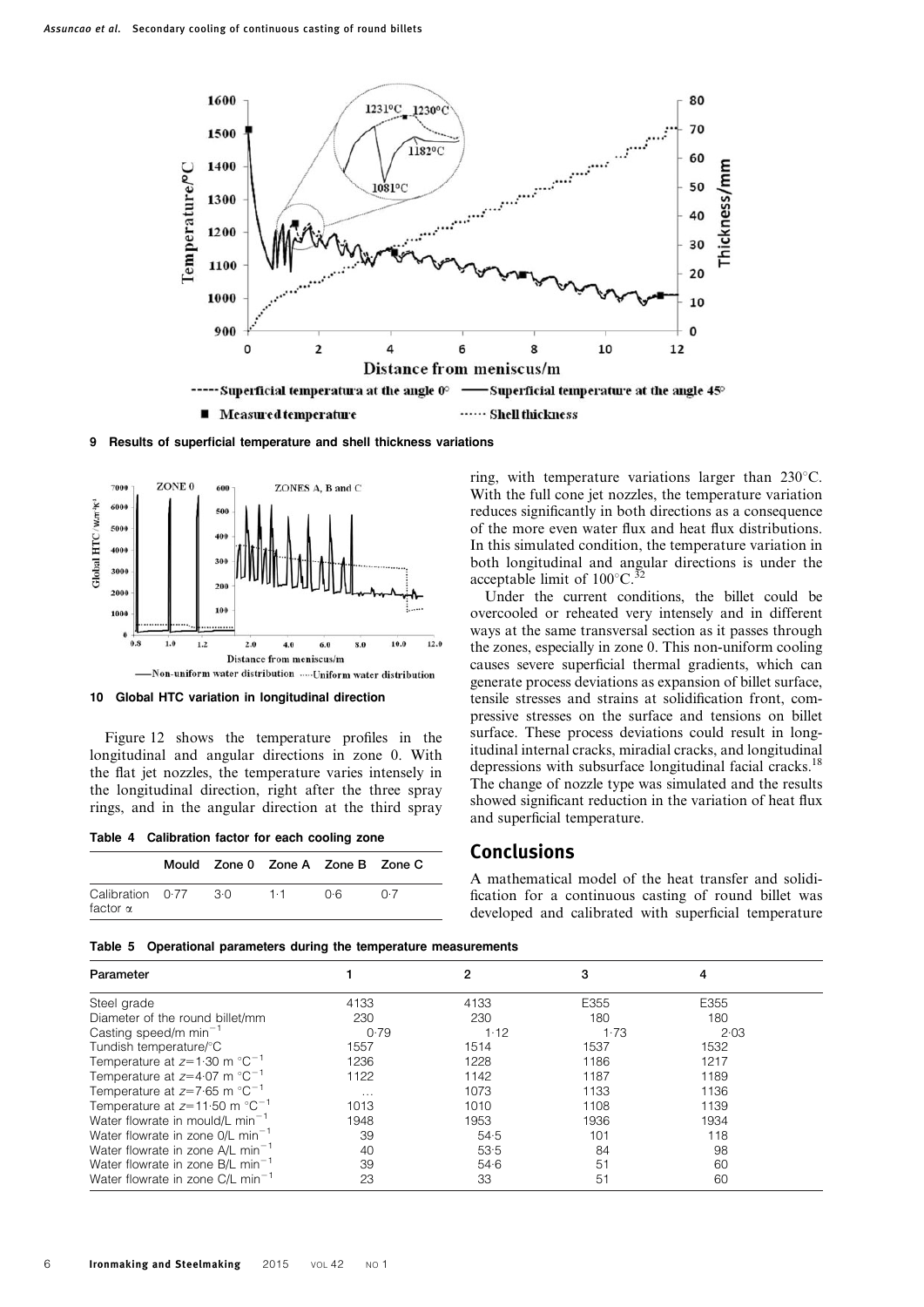

a longitudinal direction; b angular direction at third spray ring 11 Profile of global HTC





measurements in an industrial plant. Experimental measurements of water distribution in the secondary cooling zone were performed using flat jet and full cone jet nozzles. An index of water flux density that relates the water distribution with the total amount of water was defined and applied on the mathematical model. The experiments showed that the water distribution is not uniform in both angular and longitudinal directions for both types of nozzles. The mathematical model was used to investigate the effect of the non-uniformity of water distribution on heat transfer coefficients and billet superficial temperature and to simulate the change of nozzle type. The non-uniformity of the water distribution causes important variations in the heat transfer coefficients and superficial temperatures in both longitudinal and angular directions, especially in cooling zone 0. The simulations showed that the use of full cone nozzle instead of the flat jet nozzle would reduce the heat flux and superficial temperature variation, which could contribute to the reduction of quality issues.

This non-uniform water distribution approach is a useful tool to enhance the comprehension about the thermal behaviour of the steel along the secondary cooling in the continuous casting of round billets and to optimize the caster parameters to improve the quality of the as-cast product.

## Acknowledgements

The financial support of Fundação de Amparo à Pesquisa do Estado de Minas Gerais (FAPEMIG), Brazil, in the form of a research grant to R. Tavares, process no. TEC-APQ-00373-11, is gratefully acknowledged. The authors also acknowledge the financial support of CAPES to the graduate program.

#### References

- 1. A. S. Sabau: 'Measurement of heat flux at metal/mould interface during casting solidification', Int. J. Cast Met. Res., 2006, 19, (3), 188–194.
- 2. Y. Hebi, Y. Man and F. Dacheng: '3-D inverse problem continuous model for thermal behavior of mould process based on the temperature measurements in plant trial', ISIJ Int., 2006, 46, (4), 539–545.
- 3. J. Brimacombe: 'Design of continuous casting machines based o heat-flow analysis: state-of-the-art review', Can. Metall. Q., 1976, 15, (2), 17–28.
- 4. D. Spuy, I, Craig and P. Pistorious: 'An optimization procedure for the secondary cooling zone of a continuous billet caster', J. S. Afr. Inst. Min. Metall., 1999, 99, 49–54.
- 5. B. Petrus, K. Zheng, X. Zhou, B. G. Thomas and J. Bentsman: 'Real-time, model-based spray-cooling control system for steel continuous casting', Metall. Mater. Trans. B, 2011, 42B, 87–103.
- 6. S. Choudhary, D. Mazumdar and A. Ghosh: 'Mathematical modelling of heat transfer phenomena in continuous casting of steel', *ISIJ Int.*, 1993, 33, (7), 764–774.
- 7. J. Ma, Z. Xie and G. Jia: 'Applying of real-time heat transfer and solidification model on the dynamic control system of billet continuous casting', ISIJ Int., 2008, 48, (12), 1722–1727.
- 8. F. Calzolari, I. Craig and P. Pistorious: 'Specification framework for control of the secondary cooling zone in continuous casting', ISIJ Int., 1998, 38, (5), 447–453.
- 9. R. Mahapatra, J. Brimacombe, I. Samarasekera, N. Walker, E. Paterson and J. Young: 'Mold behavior and its influence on quality in the continuous casting of steel slabs. Part I: industrial trials, mold temperature measurements, and mathematical moldeling', Metall. Trans. B, 1991, 22B, 861.